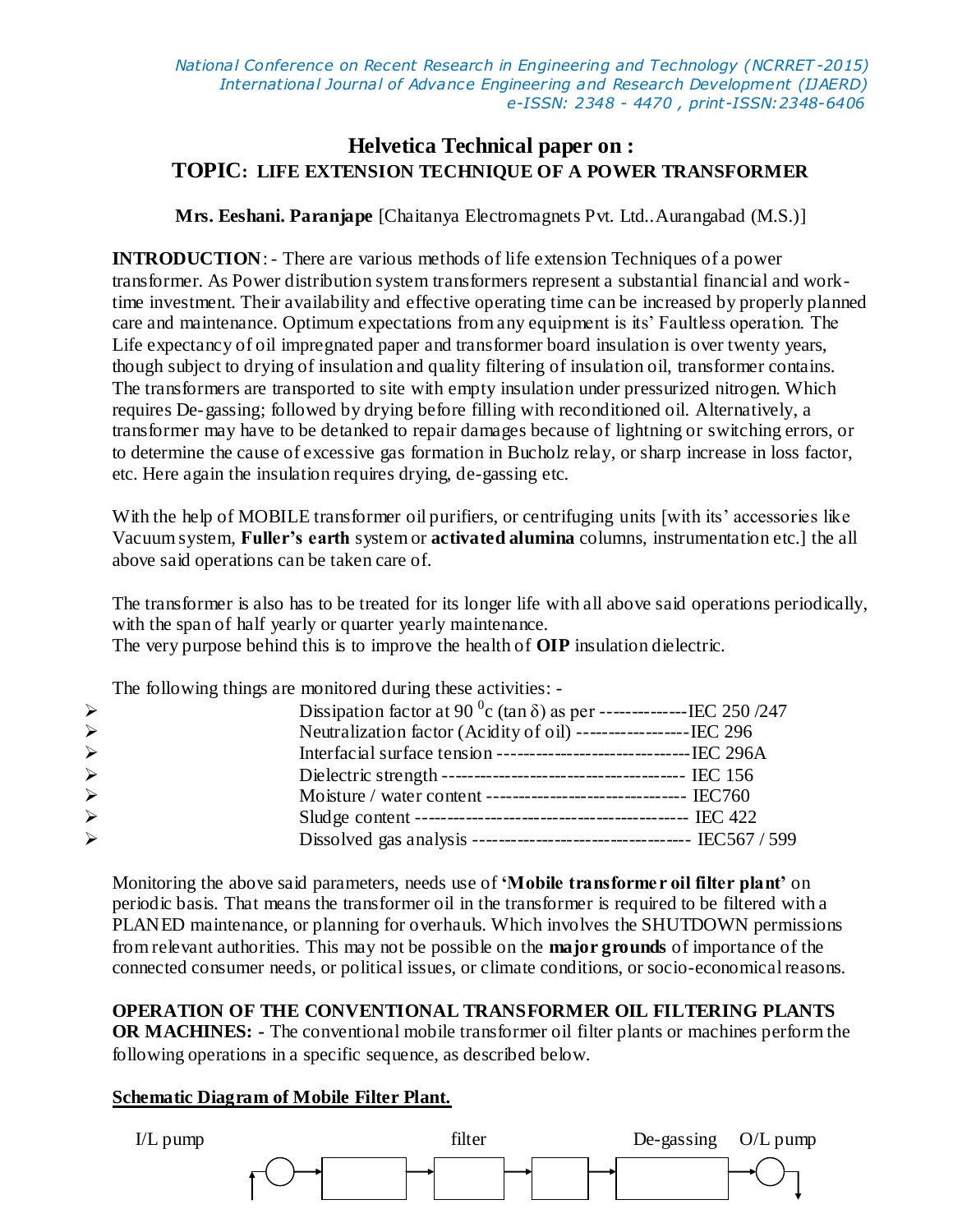| Oil in | heater | IRC | Oil Out |
|--------|--------|-----|---------|
|        |        |     |         |

- 1) **Suction pump**: This pump is a **positive displacement** type pump (most commonly Gear pump) and this pump works as an **inlet pump** and takes the oil in the filter machine, from the transformer. It is then sent to **Heater Tank.** The need of this pump is for the penetration of the oil through the filter elements after heating.
- 2) **Heater Tank: -** This tank has cartridge HEATER elements, mounted in such a way that, they heat the in-coming transformer oil, to **reduce the viscosity** of the oil, so as to make it easier for filtration.
- 3) **Filter chamber: -** The relevant pore size filters (most commonly EDGE filters) are used with these Filter tanks or chambers. The heated oil enters in this chamber and, the output of oil from this chamber is given to the Ionic Reaction Chamber, to reduce the Acidity.
- 4) **IONIC REACTION COLUMN:** This chamber consists of the **GRANULES** Of Activated Alumina, or Fuller's Earth. The HOT and FILTERED oil passes through this and the acidity of the oil gets reduced by ionic inter action of the oil with the granules. The oil is then passed to the De-gassing columns; where the Vacuum pumping system extracts out the dissolved gases and the moisture in the oil.
- 5) **OUT LET PUMP**: This is a pump used to deliver the treated oil, back to the transformer.

The use of the filter plant to treat the transformer oil in every transformer is very necessary as, *Prolonging* the **OIP** treatment may results in unwanted, unpredicted and unbelievable breakdowns of the transformer.

**The use of all these pumps, heaters and all other said** components of the Mobile filter plant consume very high power, approximately **1.5-watt/ ltr**, for minimum **1 hr**. For such a huge power consumption, a separate power connection is needed.

But there is no alternative. To protect the transformer, the treatment is needed.

#### **SOLUTION TO THE PROBLEM: -**

We can solve this problem by using the technique called as **'THERMO-SIPHON' based transformer oil treatment plant**. Which can become an integral part of the Transformer. The schematic diagram of it is given below.

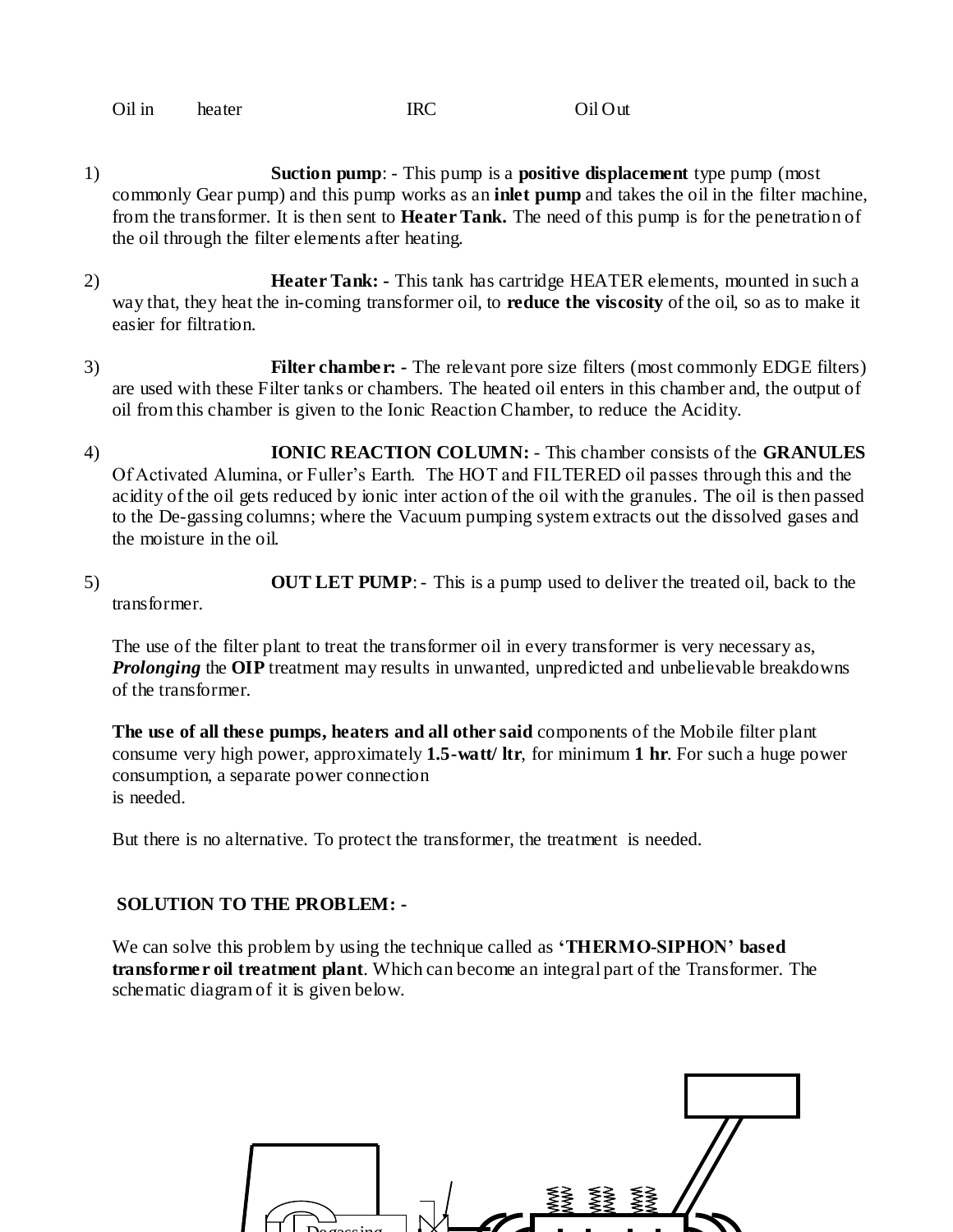

## **OPERATING PRINCIPLE: -**

The transformer oil in the transformer has the cooling operation on the basis of **thermo-siphoning**. That means there is a development of oil currents, because the HOT oil being a lighter fluid floats over the comparatively cool oil columns of more viscosity. As the oil becomes hot because of operational heating of the windings. This Hot oil goes up and the cold oil (comparatively) comes down, there is an establishment of oil currents. These oil currents circulate the oil through the radiators.

The thermo siphoning effect is used to circulate the oil through the connected transformer oil purification system. The hot oil is fed to the filtration chamber; the other side of it is connected to the IONIC REACTION COLUMN, which reduces the ACIDITY of the oil. Further it is connected to the Degassing Chamber, which is Evacuated by High capacity Vacuum pump. The creation of vacuum in that chamber develops negative pressure of Approximate  $1 \text{kg/cm}^2$ .

That means a suction pressure of  $1\text{kg/cm}^2$ . This suction pressure is sufficient for the oil particles to penetrate the filter pores.

This filtered oil, which is free from, suspended particles, is passed through the Ionic Reaction Columns. This oil having no suspended particles and reduced Acidity is subjected to High vacuum for de-gassing. This de-gassing process removes the dissolved gases and the moisture vapors from the oil. We need not heat the oil, neither we need to use the pressure-developing pump before filter. And we get the purified transformer oil at the outlet. This out coming oil becomes slightly cool due to de-gassing, hens again fed back at the bottom of the transformer.

Hence we are arranging the continuously working filter and de-gassing plant, in conjugation with working transformer, we are avoiding the accumulation of the acidity and the moisture in the transformer oil. Which reduces the chemical action-taking place on the paper insulation of OIP insulation, resulting in reduction of development of sludge and in turn **INCREASES THE LIFE** of the OIP insulation.

Increasing the life of insulation is nothing but the **INCREASING THE LIFE OF THE EQUIPMENT** that is the **Transformer.**

# **Comparison between the conventional Mobile plant and the Thermo Siphon plant. : -**